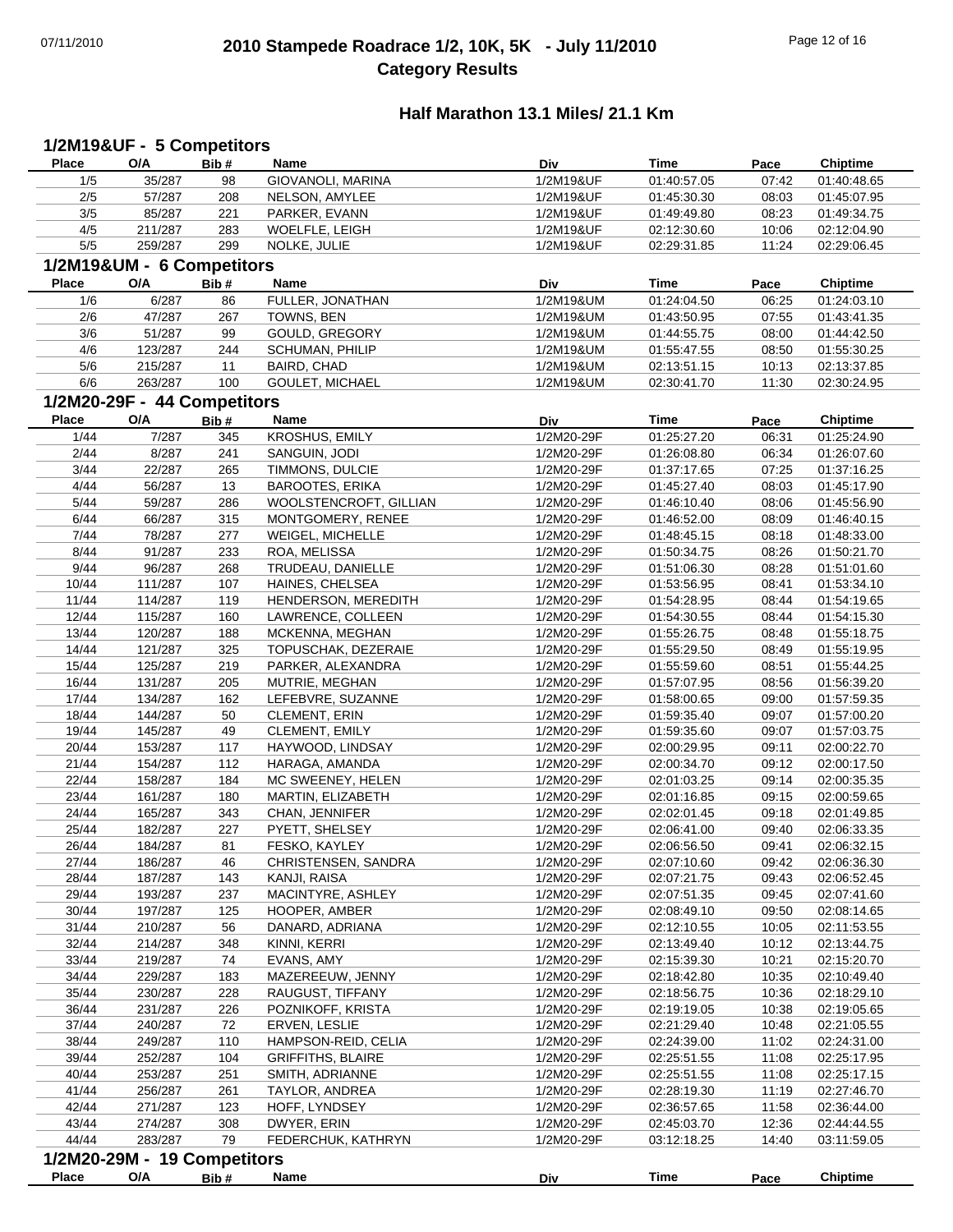# 07/11/2010 **2010 Stampede Roadrace 1/2, 10K, 5K - July 11/2010** Page 13 of 16 **Category Results**

## **Half Marathon 13.1 Miles/ 21.1 Km**

## **1/2M20-29M - 19 Competitors**

| <b>Place</b> | O/A                         | Bib# | <b>Name</b>              | Div        | Time        | Pace  | <b>Chiptime</b> |
|--------------|-----------------------------|------|--------------------------|------------|-------------|-------|-----------------|
| 1/19         | 1/287                       | 324  | RYNN, ALEX               | 1/2M20-29M | 01:16:33.35 | 05:50 | 01:16:33.85     |
| 2/19         | 2/287                       | 335  | BELL, DARCY              | 1/2M20-29M | 01:17:17.25 | 05:54 | 01:17:17.25     |
| 3/19         | 3/287                       | 332  | <b>CUMMINGS, TRAVIS</b>  | 1/2M20-29M | 01:17:47.75 | 05:56 | 01:17:47.75     |
| 4/19         | 18/287                      | 281  | MCCUTCHAN, WILSON        | 1/2M20-29M | 01:34:31.15 | 07:12 | 01:34:27.75     |
| 5/19         | 28/287                      | 164  | LENEHAN, TREVOR          | 1/2M20-29M | 01:39:59.20 | 07:38 | 01:39:54.80     |
| 6/19         | 29/287                      | 116  | HARRIS, ADAM             | 1/2M20-29M | 01:40:05.65 | 07:38 | 01:39:22.25     |
| 7/19         | 42/287                      | 213  | O'MALLEY, DARRAGH        | 1/2M20-29M | 01:43:08.50 | 07:52 | 01:43:05.80     |
|              | 46/287                      | 62   |                          | 1/2M20-29M |             |       |                 |
| 8/19         |                             |      | DEIS, ROBERT             |            | 01:43:45.05 | 07:55 | 01:43:16.85     |
| 9/19         | 50/287                      | 314  | MALTIN, CALVIN           | 1/2M20-29M | 01:44:41.90 | 07:59 | 01:44:33.90     |
| 10/19        | 62/287                      | 341  | PORTILLO, GUILLERMO      | 1/2M20-29M | 01:46:19.25 | 08:07 | 01:46:16.05     |
| 11/19        | 63/287                      | 35   | BRUNETTI, JOEL           | 1/2M20-29M | 01:46:20.90 | 08:07 | 01:46:12.30     |
| 12/19        | 107/287                     | 198  | MOORE, KALEB             | 1/2M20-29M | 01:53:05.15 | 08:38 | 01:52:01.60     |
| 13/19        | 116/287                     | 194  | MEUNIER, PATRICK         | 1/2M20-29M | 01:54:39.80 | 08:45 | 01:54:32.10     |
| 14/19        | 133/287                     | 295  | HUNT, CHRIS              | 1/2M20-29M | 01:57:51.90 | 08:59 | 01:57:26.60     |
| 15/19        | 152/287                     | 159  | LASTIWKA, DEREK          | 1/2M20-29M | 02:00:28.85 | 09:11 | 02:00:22.05     |
| 16/19        | 181/287                     | 83   | FINCH, ADAM              | 1/2M20-29M | 02:06:40.70 | 09:40 | 02:06:32.70     |
| 17/19        | 185/287                     | 193  | MEEMA, TYLER             | 1/2M20-29M | 02:06:56.70 | 09:41 | 02:06:30.95     |
| 18/19        | 200/287                     | 240  | SANDWELL, ALLEN          | 1/2M20-29M | 02:09:22.15 | 09:52 | 02:09:12.65     |
| 19/19        | 246/287                     | 196  | MOORE, CHRISTOPHER       | 1/2M20-29M | 02:22:56.35 | 10:54 | 02:22:25.25     |
|              | 1/2M30-39F - 55 Competitors |      |                          |            |             |       |                 |
|              |                             |      |                          |            |             |       |                 |
| Place        | O/A                         | Bib# | Name                     | Div        | Time        | Pace  | <b>Chiptime</b> |
| 1/55         | 14/287                      | 344  | NODWELL, JOYLIN          | 1/2M30-39F | 01:32:41.35 | 07:04 | 01:32:39.85     |
| 2/55         | 24/287                      | 305  | CERBU, MONICA            | 1/2M30-39F | 01:37:46.60 | 07:27 | 01:37:43.70     |
| 3/55         | 36/287                      | 122  | HIRD, AYANO              | 1/2M30-39F | 01:41:30.15 | 07:44 | 01:41:23.55     |
| 4/55         | 55/287                      | 317  | RACH, NICOLE             | 1/2M30-39F | 01:45:22.75 | 08:02 | 01:45:21.25     |
| 5/55         | 60/287                      | 340  | DRYER, BRENDA            | 1/2M30-39F | 01:46:13.05 | 08:06 | 01:46:05.00     |
| 6/55         | 74/287                      | 336  | WONG, ELEANOR            | 1/2M30-39F | 01:48:17.85 | 08:16 | 01:47:46.75     |
| 7/55         | 77/287                      | 210  | NEWMAN, NAOMI            | 1/2M30-39F | 01:48:43.70 | 08:18 | 01:48:40.60     |
| 8/55         | 93/287                      | 284  | <b>WOLTON, SARAH</b>     | 1/2M30-39F | 01:50:44.75 | 08:27 | 01:50:34.55     |
| 9/55         | 94/287                      | 318  | SNOW, AMANDA             | 1/2M30-39F | 01:50:47.75 | 08:27 | 01:50:34.20     |
| 10/55        | 97/287                      | 41   | CHAIBI, NADIA            | 1/2M30-39F | 01:51:18.80 | 08:29 | 01:51:12.15     |
| 11/55        | 98/287                      | 323  | REIMER, DORIS            | 1/2M30-39F | 01:51:40.90 | 08:31 | 01:51:34.80     |
| 12/55        | 100/287                     | 95   | GIFFEN, TERESA           | 1/2M30-39F | 01:51:59.25 | 08:32 | 01:51:33.25     |
|              |                             |      |                          |            |             |       |                 |
| 13/55        | 106/287                     | 114  | HARDMAN, TERRY           | 1/2M30-39F | 01:52:57.35 | 08:37 | 01:52:26.30     |
| 14/55        | 110/287                     | 326  | MACDONALD, ANGELA        | 1/2M30-39F | 01:53:21.85 | 08:39 | 01:53:08.50     |
| 15/55        | 117/287                     | 156  | LADDS-BOND, DAWN         | 1/2M30-39F | 01:54:54.05 | 08:46 | 01:54:35.55     |
| 16/55        | 119/287                     | 328  | RIEMANN, CAROLYNN        | 1/2M30-39F | 01:55:13.30 | 08:47 | 01:54:47.30     |
| 17/55        | 122/287                     | 133  | JACKSON, SUSAN           | 1/2M30-39F | 01:55:33.65 | 08:49 | 01:55:26.65     |
| 18/55        | 124/287                     | 257  | STAPLETON, MELANIE       | 1/2M30-39F | 01:55:49.20 | 08:50 | 01:55:35.70     |
| 19/55        | 126/287                     | 106  | <b>GRUNOW, LARA</b>      | 1/2M30-39F | 01:56:32.95 | 08:53 | 01:56:24.55     |
| 20/55        | 128/287                     | 139  | JOHNSON, NATASHA         | 1/2M30-39F | 01:56:47.40 | 08:54 | 01:56:39.35     |
| 21/55        | 129/287                     | 288  | WRIGHT, VANESSA          | 1/2M30-39F | 01.56.54.75 | 08.55 | 01.56.36.05     |
| 22/55        | 135/287                     | 191  | MCMANN, ROSLYN           | 1/2M30-39F | 01:58:18.35 | 09:01 | 01:57:47.50     |
| 23/55        | 142/287                     | 150  | KOLBER, RACHEL           | 1/2M30-39F | 01:59:25.80 | 09:07 | 01:59:10.00     |
| 24/55        | 147/287                     | 55   | CUSANELLI, JULIE-ANN     | 1/2M30-39F | 01:59:39.65 | 09:08 | 01:59:31.55     |
| 25/55        | 149/287                     | 334  | VANHEE, HEIDI            | 1/2M30-39F | 02:00:00.10 | 09:09 | 01:59:49.00     |
| 26/55        | 176/287                     | 131  | INGLIS, CINDER           | 1/2M30-39F | 02:04:33.45 | 09:30 | 02:04:00.85     |
|              |                             |      |                          |            |             |       |                 |
| 27/55        | 178/287                     | 61   | DAVIS, JODY              | 1/2M30-39F | 02:05:37.25 | 09:35 | 02:05:17.40     |
| 28/55        | 179/287                     | 71   | ENZENAUER, KERRY         | 1/2M30-39F | 02:06:07.45 | 09:37 | 02:05:43.60     |
| 29/55        | 183/287                     | 282  | WINGERAK, DALLAS         | 1/2M30-39F | 02:06:47.25 | 09:40 | 02:06:20.15     |
| 30/55        | 189/287                     | 70   | ELLIOTT, TRACY           | 1/2M30-39F | 02:07:24.90 | 09:43 | 02:07:04.05     |
| 31/55        | 192/287                     | 63   | DEPENCIER, SHERRI        | 1/2M30-39F | 02:07:51.10 | 09:45 | 02:07:44.80     |
| 32/55        | 196/287                     | 179  | MARR, TIFFANY            | 1/2M30-39F | 02:08:46.50 | 09:49 | 02:08:18.90     |
| 33/55        | 198/287                     | 338  | <b>BARR, CHRISTINE</b>   | 1/2M30-39F | 02:09:04.90 | 09:51 | 02:08:47.30     |
| 34/55        | 199/287                     | 203  | MURRAY, SHARA            | 1/2M30-39F | 02:09:11.25 | 09:51 | 02:08:50.45     |
| 35/55        | 201/287                     | 14   | <b>BARRIOS, GRETCHER</b> | 1/2M30-39F | 02:09:23.65 | 09:52 | 02:09:17.25     |
| 36/55        | 205/287                     | 127  | HOWARD, VICTORIA         | 1/2M30-39F | 02:10:49.05 | 09:59 | 02:10:23.65     |
| 37/55        | 206/287                     | 121  | HILL, TRACY              | 1/2M30-39F | 02:11:09.95 | 10:00 | 02:10:59.95     |
| 38/55        | 208/287                     | 253  | SMITH, MICHELLE          | 1/2M30-39F | 02:11:27.90 | 10:02 | 02:11:21.90     |
| 39/55        | 217/287                     | 234  | ROE, SARAH               | 1/2M30-39F | 02:14:03.30 | 10:14 | 02:13:31.45     |
|              |                             |      |                          |            |             |       |                 |
| 40/55        | 221/287                     | 169  | LOEWEN, JANEE            | 1/2M30-39F | 02:16:16.85 | 10:24 | 02:16:07.00     |
| 41/55        | 223/287                     | 161  | LAWSON, KARLA            | 1/2M30-39F | 02:16:37.35 | 10:25 | 02:16:29.20     |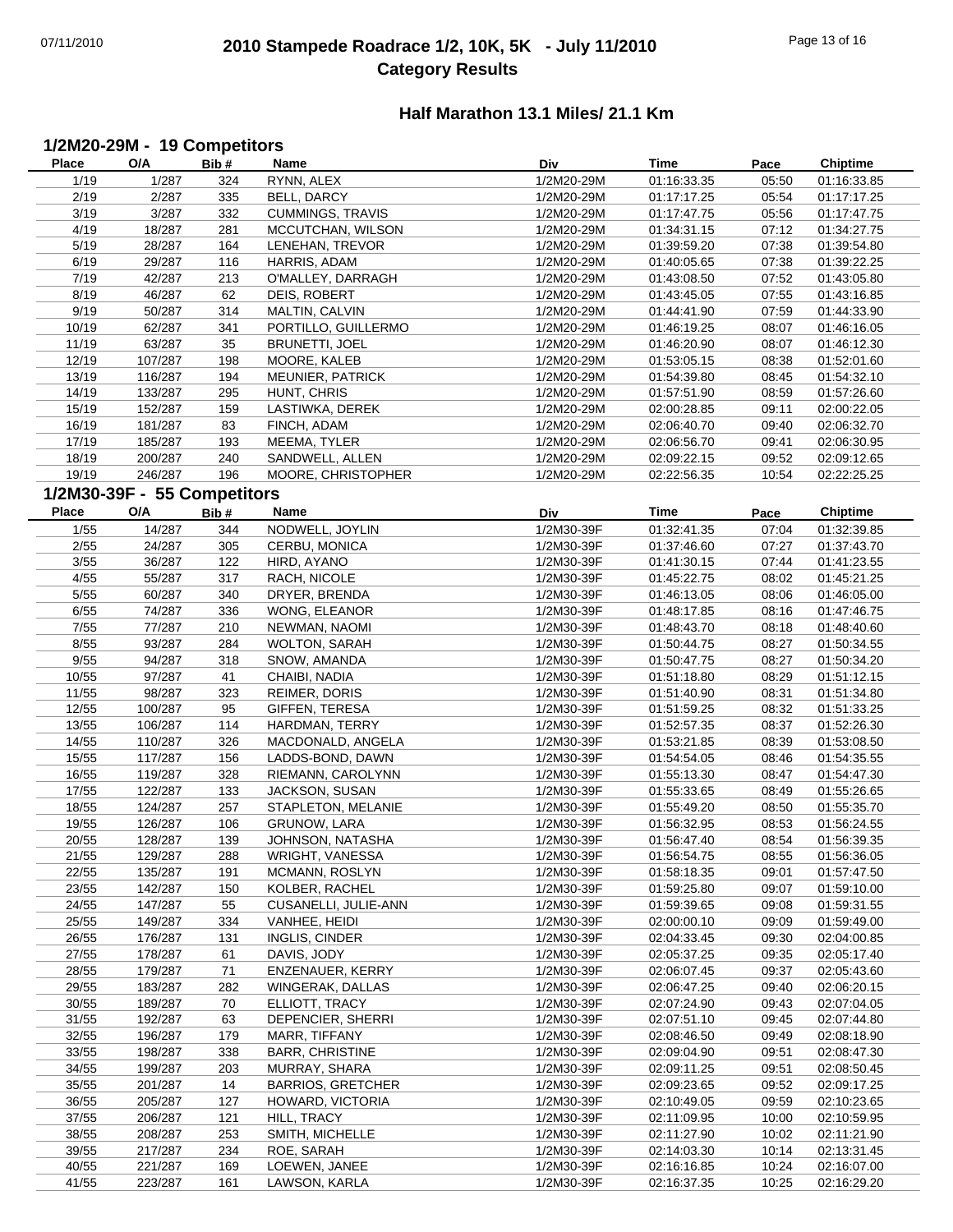# 07/11/2010 **2010 Stampede Roadrace 1/2, 10K, 5K - July 11/2010** Page 14 of 16 **Category Results**

## **Half Marathon 13.1 Miles/ 21.1 Km**

## **1/2M30-39F - 55 Competitors**

| Place        | O/A                         | Bib#           | Name                    | <b>Div</b> | Time        | Pace  | Chiptime        |
|--------------|-----------------------------|----------------|-------------------------|------------|-------------|-------|-----------------|
| 42/55        | 224/287                     | 128            | HYNES-ANTHONY, JUDY     | 1/2M30-39F | 02:16:40.75 | 10:26 | 02:16:19.65     |
| 43/55        | 228/287                     | 266            | TOH, MADELINE           | 1/2M30-39F | 02:17:48.05 | 10:31 | 02:17:34.40     |
| 44/55        | 235/287                     | 200            | MORRISH, ALICIA         | 1/2M30-39F | 02:20:10.60 | 10:42 | 02:19:45.15     |
| 45/55        | 238/287                     | 29             | BOHACHYK, CINDY         | 1/2M30-39F | 02:21:20.10 | 10:47 | 02:21:02.90     |
| 46/55        | 239/287                     | 207            | NEGUISSE, FIKERTE       | 1/2M30-39F | 02:21:27.95 | 10:47 | 02:21:04.20     |
|              |                             |                |                         |            |             |       |                 |
| 47/55        | 257/287                     | 15             | <b>BARTON, KIM</b>      | 1/2M30-39F | 02:28:59.70 | 11:22 | 02:28:49.80     |
| 48/55        | 260/287                     | 134            | JENKS, ANICK            | 1/2M30-39F | 02:29:43.55 | 11:25 | 02:29:29.70     |
| 49/55        | 269/287                     | 136            | JENSEN, JESICA          | 1/2M30-39F | 02:33:33.45 | 11:43 | 02:33:14.65     |
| 50/55        | 270/287                     | 313            | MAHESH, HARJIT          | 1/2M30-39F | 02:36:02.45 | 11:54 | 02:35:45.30     |
| 51/55        | 272/287                     | 157            | LAQUERRE, GABRIELA      | 1/2M30-39F | 02:38:03.55 | 12:03 | 02:37:31.25     |
| 52/55        | 273/287                     | 93             | GEE, TRACY              | 1/2M30-39F | 02:39:26.75 | 12:10 | 02:39:18.85     |
| 53/55        | 275/287                     | 320            | ZENITH, AMBER           | 1/2M30-39F | 02:45:14.85 | 12:36 | 02:44:54.45     |
| 54/55        | 276/287                     | 20             | BEIERLE, NADDIA         | 1/2M30-39F | 02:45:15.35 | 12:36 | 02:44:56.20     |
| 55/55        | 287/287                     | 92             | GEE, KAREN              | 1/2M30-39F | 03:29:56.40 | 16:01 | 03:29:22.50     |
|              | 1/2M30-39M - 46 Competitors |                |                         |            |             |       |                 |
|              |                             |                |                         |            |             |       |                 |
| <b>Place</b> | O/A                         | Bib#           | Name                    | Div        | <b>Time</b> | Pace  | <b>Chiptime</b> |
| 1/46         | 4/287                       | 27             | BLOKLAND, IAN           | 1/2M30-39M | 01:19:53.45 | 06:05 | 01:19:52.15     |
| 2/46         | 5/287                       | 300            | PENNY, BLAINE           | 1/2M30-39M | 01:23:22.00 | 06:21 | 01:23:19.10     |
| 3/46         | 9/287                       | 224            | PARR, CHAD              | 1/2M30-39M | 01:28:22.00 | 06:44 | 01:28:20.50     |
| 4/46         | 12/287                      | 342            | LEWIS, JASON            | 1/2M30-39M | 01:31:30.65 | 06:59 | 01:31:29.90     |
| 5/46         | 16/287                      | 54             | <b>CULLINGHAM, MIKE</b> | 1/2M30-39M | 01:33:48.65 | 07:09 | 01:33:45.95     |
| 6/46         | 23/287                      | 16             | BARTOS, ALAN            | 1/2M30-39M | 01:37:26.60 | 07:26 | 01:36:55.35     |
| 7/46         | 25/287                      | 85             | FRASER, HUGHIE          | 1/2M30-39M | 01:37:46.95 | 07:27 | 01:37:41.15     |
| 8/46         | 30/287                      | 115            | HARDY, MARTIN           | 1/2M30-39M | 01:40:25.55 | 07:39 | 01:40:06.70     |
| 9/46         | 32/287                      | 146            | KINASCHUK, KENT         | 1/2M30-39M | 01:40:33.35 | 07:40 | 01:40:26.95     |
| 10/46        | 33/287                      | 60             | DAVIS, DARRELL          | 1/2M30-39M | 01:40:40.75 | 07:41 | 01:40:20.55     |
|              |                             |                |                         |            |             |       |                 |
| 11/46        | 38/287                      | 301            | RAZON, RON              | 1/2M30-39M | 01:42:18.95 | 07:48 | 01:42:12.60     |
| 12/46        | 39/287                      | 37             | <b>BUDGELL, TREVOR</b>  | 1/2M30-39M | 01:42:31.40 | 07:49 | 01:42:21.50     |
| 13/46        | 41/287                      | 10             | <b>BACA, CARLOS</b>     | 1/2M30-39M | 01:43:06.15 | 07:52 | 01:42:56.15     |
| 14/46        | 48/287                      | 3              | ALBORNOZ, ALFREDO       | 1/2M30-39M | 01:43:57.35 | 07:56 | 01:43:56.30     |
| 15/46        | 61/287                      | 8              | ARISTIMUNO, JOAQUIN     | 1/2M30-39M | 01:46:17.40 | 08:06 | 01:46:15.90     |
| 16/46        | 65/287                      | 272            | <b>VULIC, MARKO</b>     | 1/2M30-39M | 01:46:43.95 | 08:08 | 01:46:36.05     |
| 17/46        | 68/287                      | 264            | HUTTON, TIM             | 1/2M30-39M | 01:47:24.55 | 08:11 | 01:47:20.80     |
| 18/46        | 69/287                      | 57             | DANARD, JASON           | 1/2M30-39M | 01:47:34.45 | 08:12 | 01:47:17.15     |
| 19/46        | 71/287                      | 289            | WYATT, DAVID            | 1/2M30-39M | 01:47:51.55 | 08:14 | 01:47:36.00     |
| 20/46        | 72/287                      | 306            | CHASE, RYAN             | 1/2M30-39M | 01:47:53.15 | 08:14 | 01:47:39.75     |
| 21/46        | 82/287                      | 204            | MURRAY, TIM             | 1/2M30-39M | 01:49:02.75 | 08:19 | 01:48:41.90     |
| 22/46        | 83/287                      | 87             | GALBRAITH, JEB          | 1/2M30-39M | 01:49:36.25 | 08:22 | 01:49:03.40     |
| 23/46        | 84/287                      | 322            | FLEISCHER, EDUARDO      | 1/2M30-39M | 01:49:44.85 | 08:22 | 01:49:40.20     |
| 24/46        | 87/287                      | 269            | TURBIDE, CHRISTIAN      | 1/2M30-39M | 01:50:02.90 | 08:24 | 01:49:49.80     |
| 25/46        | 92/287                      | 151            | KRAATZ, JASON           | 1/2M30-39M | 01:50:41.50 | 08:27 | 01:50:31.05     |
| 26/46        | 99/287                      | $\overline{4}$ | ALVAREZ, DOMINGO        | 1/2M30-39M | 01:51:46.70 | 08:31 | 01:51:41.00     |
|              |                             |                |                         |            |             |       |                 |
| 27/46        | 136/287                     | 76             | <b>EVANS, PATRICK</b>   | 1/2M30-39M | 01:58:32.35 | 09:02 | 01:58:13.75     |
| 28/46        | 137/287                     | 149            | KMET, JASON             | 1/2M30-39M | 01:58:32.65 | 09:02 | 01:58:14.75     |
| 29/46        | 139/287                     | 178            | MARCHEWKA, BRENDEN      | 1/2M30-39M | 01:58:53.55 | 09:04 | 01:58:53.55     |
| 30/46        | 141/287                     | 135            | JENNIEX, DAVID          | 1/2M30-39M | 01:59:24.35 | 09:06 | 01:59:09.05     |
| 31/46        | 150/287                     | 218            | PALMER, MITCH           | 1/2M30-39M | 02:00:08.20 | 09:10 | 02:00:04.15     |
| 32/46        | 155/287                     | 310            | HUYNH, HOA              | 1/2M30-39M | 02:00:35.20 | 09:12 | 02:00:06.10     |
| 33/46        | 157/287                     | 302            | UMMARD, SIMON           | 1/2M30-39M | 02:00:56.20 | 09:13 | 02:00:33.85     |
| 34/46        | 159/287                     | 316            | PUMPHREY, MATT          | 1/2M30-39M | 02:01:08.85 | 09:14 | 02:01:00.70     |
| 35/46        | 162/287                     | 40             | CAULFIELD, THOMAS       | 1/2M30-39M | 02:01:32.15 | 09:16 | 01:53:35.55     |
| 36/46        | 169/287                     | 275            | WALL, MIKE              | 1/2M30-39M | 02:02:26.20 | 09:20 | 02:01:55.60     |
| 37/46        | 171/287                     | 36             | <b>BUBENIK, JOSEPH</b>  | 1/2M30-39M | 02:02:43.85 | 09:22 | 02:02:28.55     |
| 38/46        | 172/287                     | 51             | COLLI, CESAR            | 1/2M30-39M | 02:03:03.45 | 09:23 | 02:02:52.05     |
| 39/46        | 180/287                     | 69             | EL-AJOUZ, KAMAL         | 1/2M30-39M | 02:06:17.45 | 09:38 | 02:05:50.35     |
| 40/46        | 188/287                     | 132            | JACKSON, DOUG           | 1/2M30-39M | 02:07:24.25 | 09:43 | 02:07:00.95     |
| 41/46        | 202/287                     | 312            | MACPHERSON, ANDREW      | 1/2M30-39M | 02:09:42.60 | 09:54 | 02:09:30.55     |
| 42/46        | 204/287                     | 38             | BYNG, JOHN              | 1/2M30-39M | 02:10:17.60 | 09:56 | 02:09:54.80     |
|              |                             |                |                         |            |             |       |                 |
| 43/46        | 216/287                     | 347            | LANE, ROBBIE            | 1/2M30-39M | 02:13:54.15 | 10:13 | 02:13:38.80     |
| 44/46        | 222/287                     | 201            | MORTIMER, JASON         | 1/2M30-39M | 02:16:24.95 | 10:24 | 02:16:23.35     |
| 45/46        | 243/287                     | 158            | LAQUERRE, STEVEN        | 1/2M30-39M | 02:22:26.15 | 10:52 | 02:21:53.85     |
| 46/46        | 262/287                     | 177            | MALLARI, VICENTE        | 1/2M30-39M | 02:30:07.75 | 11:27 | 02:29:35.25     |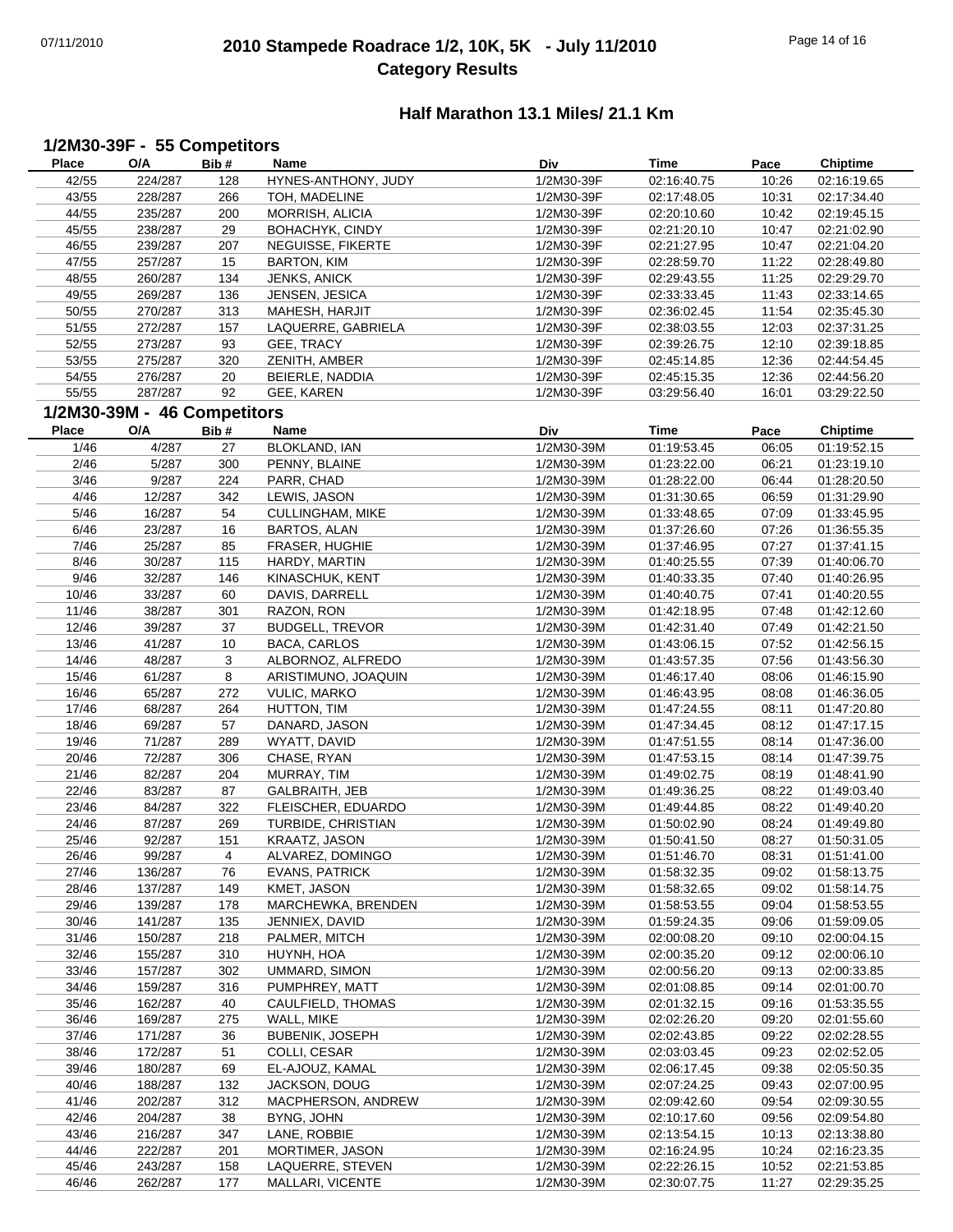# 07/11/2010 **2010 Stampede Roadrace 1/2, 10K, 5K - July 11/2010** Page 15 of 16 **Category Results**

## **Half Marathon 13.1 Miles/ 21.1 Km**

#### **1/2M40-49F - 39 Competitors**

| <b>Place</b> | O/A                         | Bib#            | Name                       | Div        | <b>Time</b> | Pace  | <b>Chiptime</b> |
|--------------|-----------------------------|-----------------|----------------------------|------------|-------------|-------|-----------------|
| 1/39         | 27/287                      | 339             | MARINE, CHRYSTAL           | 1/2M40-49F | 01:39:27.40 | 07:35 | 01:39:15.35     |
| 2/39         | 44/287                      | 242             | SCHMIDT, JOANNE            | 1/2M40-49F | 01:43:35.60 | 07:54 | 01:43:32.30     |
| 3/39         | 52/287                      | 250             | SHORT, CAROL               | 1/2M40-49F | 01:44:59.30 | 08:00 | 01:44:41.95     |
| 4/39         | 81/287                      | 130             | <b>INFUSINO, PATTY</b>     | 1/2M40-49F | 01:48:59.15 | 08:19 | 01:48:47.90     |
| 5/39         | 86/287                      | 109             | HALUSKA, LESLIE            | 1/2M40-49F | 01:49:51.00 | 08:23 | 01:49:38.95     |
| 6/39         | 101/287                     | 68              | DUMONT, STEPHANIE          | 1/2M40-49F | 01:52:04.60 | 08:33 | 01:51:50.95     |
| 7/39         | 102/287                     | 202             | MURPHY, KELLY              | 1/2M40-49F | 01:52:04.70 | 08:33 | 01:51:51.35     |
| 8/39         | 108/287                     | 58              | DAROUX, DANIELLE           | 1/2M40-49F | 01:53:06.65 | 08:38 | 01:52:51.40     |
| 9/39         | 143/287                     | 278             | <b>WICHERS, STACEY</b>     | 1/2M40-49F | 01:59:35.10 | 09:07 | 01:59:29.30     |
| 10/39        | 146/287                     | 53              | CORDINGLEY, FIONA          | 1/2M40-49F | 01:59:37.05 | 09:07 | 01:59:04.50     |
| 11/39        | 148/287                     | 212             | NOSKY, JOANNE              | 1/2M40-49F | 01:59:54.30 | 09:09 | 01:59:46.45     |
| 12/39        | 160/287                     | 167             | LICKERS, TANYA             | 1/2M40-49F | 02:01:11.15 | 09:15 | 02:01:01.35     |
| 13/39        | 163/287                     | 260             | SWEENEY, DEANA             | 1/2M40-49F | 02:01:34.30 | 09:16 | 02:01:08.60     |
| 14/39        | 164/287                     | 307             | DUNDAS, BARBARA            | 1/2M40-49F | 02:01:54.95 | 09:18 | 02:01:32.70     |
|              |                             |                 |                            |            |             |       |                 |
| 15/39        | 166/287                     | 280             | WILSON, LYNN               | 1/2M40-49F | 02:02:03.95 | 09:19 | 02:01:36.95     |
| 16/39        | 167/287                     | 31              | BOYNTON, NUI               | 1/2M40-49F | 02:02:09.40 | 09:19 | 02:01:41.70     |
| 17/39        | 173/287                     | 165             | LEVESQUE, CAROLE           | 1/2M40-49F | 02:03:44.45 | 09:26 | 02:03:38.45     |
| 18/39        | 175/287                     | 230             | REINSON-ADAM, TRICIA       | 1/2M40-49F | 02:04:25.45 | 09:29 | 02:04:21.15     |
| 19/39        | 195/287                     | 330             | WESA, BRENDA               | 1/2M40-49F | 02:08:46.30 | 09:49 | 02:08:34.90     |
| 20/39        | 203/287                     | 271             | <b>VERGOUWEN, PATRICIA</b> | 1/2M40-49F | 02:09:53.75 | 09:54 | 02:09:24.35     |
| 21/39        | 207/287                     | 176             | MAHER, NANCY               | 1/2M40-49F | 02:11:18.50 | 10:01 | 02:10:56.20     |
| 22/39        | 212/287                     | 263             | THOMPSON, TRACEY           | 1/2M40-49F | 02:12:54.75 | 10:08 | 02:12:23.50     |
| 23/39        | 213/287                     | 19              | BECKER, DOREEN             | 1/2M40-49F | 02:13:04.05 | 10:09 | 02:12:53.95     |
| 24/39        | 225/287                     | 245             | SCOTT, MICHELE             | 1/2M40-49F | 02:16:43.45 | 10:26 | 02:16:21.40     |
| 25/39        | 233/287                     | 258             | STEEL, CARMELLE            | 1/2M40-49F | 02:19:32.90 | 10:39 | 02:19:03.70     |
| 26/39        | 234/287                     | 293             | LEMON, TERESA              | 1/2M40-49F | 02:20:09.00 | 10:41 | 02:19:44.95     |
| 27/39        | 242/287                     | 215             | OLIN, MELISSA              | 1/2M40-49F | 02:22:23.10 | 10:52 | 02:21:53.55     |
| 28/39        | 247/287                     | 137             | JOHANNSON, LORRAINE        | 1/2M40-49F | 02:23:48.00 | 10:58 | 02:23:30.70     |
| 29/39        | 248/287                     | $5\phantom{.0}$ | ANDERSEN, LINDA            | 1/2M40-49F | 02:23:48.85 | 10:58 | 02:23:32.15     |
| 30/39        | 251/287                     | 140             | JONES, CHARESE             | 1/2M40-49F | 02:25:37.75 | 11:07 | 02:25:16.75     |
| 31/39        | 258/287                     | 214             | OISHI, CHERYL              | 1/2M40-49F | 02:29:02.90 | 11:22 | 02:28:38.75     |
| 32/39        | 261/287                     | 333             | JENKS, PAM                 | 1/2M40-49F | 02:29:43.70 | 11:25 | 02:29:29.85     |
| 33/39        | 264/287                     | 78              | FAYYAZ, SARAH              | 1/2M40-49F | 02:31:30.80 | 11:33 | 02:31:26.20     |
| 34/39        | 266/287                     | 64              | DEGUTIS, DIANNE            | 1/2M40-49F | 02:32:35.55 | 11:38 | 02:32:24.20     |
| 35/39        | 267/287                     | 82              | FIELD, SHERYL              | 1/2M40-49F | 02:32:36.60 | 11:39 | 02:32:25.05     |
| 36/39        | 277/287                     | 108             | HALL, TRACY                | 1/2M40-49F | 02:47:44.70 | 12:48 | 02:47:16.00     |
| 37/39        | 278/287                     | 124             | HOGG, SHELLEY              | 1/2M40-49F | 02:50:38.20 | 13:01 | 02:50:26.80     |
| 38/39        | 279/287                     | 279             | <b>WILLIAMS, RUTH</b>      | 1/2M40-49F | 02:55:51.95 | 13:25 | 02:55:36.35     |
| 39/39        | 281/287                     | 175             | MACNAUGHTON, CATHY         | 1/2M40-49F | 03:04:43.55 | 14:06 | 03:04:16.00     |
|              | 1/2M40-49M - 30 Competitors |                 |                            |            |             |       |                 |
| <b>Place</b> | O/A                         |                 | Name                       |            | Time        |       |                 |
|              |                             | Bib#            |                            | Div        |             | Pace  | <b>Chiptime</b> |
| 1/30         | 10/287                      | 34              | <b>BRUCH, PHIL</b>         | 1/2M40-49M | 01:28:23.40 | 06:44 | 01:28:17.10     |
| 2/30         | 11/287                      | 235             | ROWE, PHILIP               | 1/2M40-49M | 01:28:42.40 | 06:46 | 01:28:36.20     |
| 3/30         | 13/287                      | 270             | VANDEN DOOL, GLENN         | 1/2M40-49M | 01:31:36.85 | 06:59 | 01:31:30.85     |
| 4/30         | 15/287                      | 75              | EVANS, DOUGLAS             | 1/2M40-49M | 01:32:55.35 | 07:05 | 01:32:54.45     |
| 5/30         | 17/287                      | 67              | DODDS, RICH                | 1/2M40-49M | 01:34:27.15 | 07:12 | 01:34:12.25     |
| 6/30         | 26/287                      | 171             | LOWE, JEFF                 | 1/2M40-49M | 01:39:21.25 | 07:35 | 01:39:18.35     |
| 7/30         | 31/287                      | 329             | VERSCHURE, JOEP            | 1/2M40-49M | 01:40:31.45 | 07:40 | 01:40:25.15     |
| 8/30         | 37/287                      | 182             | MAYCOCK, ANDY              | 1/2M40-49M | 01:41:45.40 | 07:46 | 01:41:32.15     |
| 9/30         | 40/287                      | 45              | CHOWDHURY, TAREQ           | 1/2M40-49M | 01:42:41.20 | 07:50 | 01:42:34.55     |
| 10/30        | 53/287                      | 155             | KURRANT, DOUGLAS           | 1/2M40-49M | 01:45:16.30 | 08:02 | 01:44:53.90     |
| 11/30        | 54/287                      | 32              | BRADLEY, JIM               | 1/2M40-49M | 01:45:18.95 | 08:02 | 01:45:14.25     |
| 12/30        | 58/287                      | 113             | HARBECK, JAMES             | 1/2M40-49M | 01:46:01.75 | 08:05 | 01:45:51.10     |
| 13/30        | 64/287                      | $\mathbf{1}$    | AITKEN, STEVEN             | 1/2M40-49M | 01:46:31.70 | 08:07 | 01:45:58.90     |
| 14/30        | 88/287                      | 129             | MORRISH, IAIN              | 1/2M40-49M | 01:50:08.40 | 08:24 | 01:49:42.90     |
| 15/30        | 89/287                      | 59              | DAROUX, STEWART            | 1/2M40-49M | 01:50:25.55 | 08:25 | 01:50:10.85     |
| 16/30        | 95/287                      | 96              | GILMOUR, BRAD              | 1/2M40-49M | 01:50:56.95 | 08:28 | 01:50:36.20     |
| 17/30        | 104/287                     | 25              | <b>BLACK, KENT</b>         | 1/2M40-49M | 01:52:56.20 | 08:37 | 01:52:39.20     |
| 18/30        | 118/287                     | 6               | ANDERSON, BRUCE            | 1/2M40-49M | 01:54:54.05 | 08:46 | 01:54:35.25     |
| 19/30        | 127/287                     | 231             | REMESAT, DARIUS            | 1/2M40-49M | 01:56:46.25 | 08:54 | 01:56:08.60     |
| 20/30        | 140/287                     | 44              | CHIN, DAVID                | 1/2M40-49M | 01:59:07.20 | 09:05 | 01:58:46.70     |
| 21/30        | 151/287                     | 236             | ROWSELL, ANDREW            | 1/2M40-49M | 02:00:14.65 | 09:10 | 01:59:51.95     |